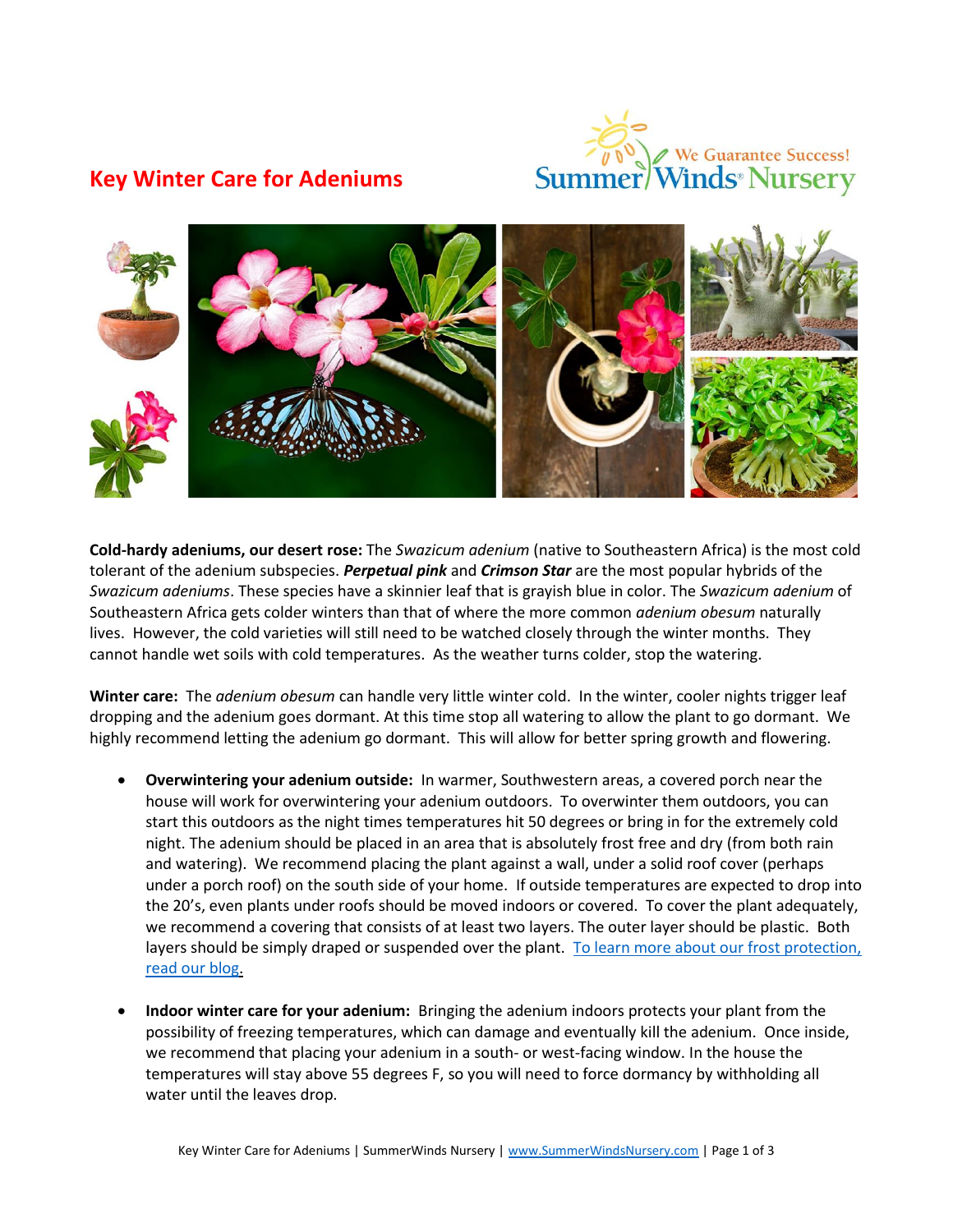**Post-frost care:** If any stems get damaged by frost or are frozen, those branches can be pruned back in the spring, either just before or after growth resumes. If they are not pruned back, the damaged branches could rot and eventually spread that rot to kill the adenium.

**Spring/post-winter care:** In order to resume growth in the spring, adeniums must be returned to proper light conditions. If the adenium grows indoors, the leaves will sunburn and likely fall off once the plant is moved outdoors in the spring. However, the plant will likely re-leaf with leaves that function better in the sun. In addition, the stems can also get sunburnt if the plant is placed in full sunlight too quickly or before it has leaves. To avoid this, we recommend that you ease the plant into more sun. One way you can do this is by creating temporary shade for the stems for several days. You can lightly lean cut branches with leaves from other plants against the adenium to create some shade. In the summer we recommend morning sun and afternoon shade or filtered sun all day.

## **Replanting Your Adenium**

- **Soil:** A well-draining soil is recommended, such as a cactus soil with pumice and perlite. This type of soil allows for fast drainage and provides an airy, light soil that is great for all types of adeniums.
- **Replanting:** When you replant your adenium, raise the woody base of the plant (the caudex) between 1-4 inches (typically 1-2). This will expose the uniqueness of your adenium's caudex. Branching roots can be saddled (draped) over a small stone for added support and attractiveness. The addition of support stones can also look especially attractive in bonsai-style pottery.
- **Pot size:** A shallow, small Bonsai pot is attractive but will greatly slow the growth rate of your adenium by restricting the root space and will dry out quicker to prevent over watering especially during the winter season. Large, deep pots allow the adenium to grow at tremendous rates during the growing season, but they will hold more moisture and take longer to dry out. This can be very dangerous going into the winter season.

## **Watering Your Adenium**

 **Watering during the growing season:** During the growing season, adeniums can be watered as often as several times a week or even daily, depending on the soil mix that is used, lighting and the outside temperature. Larger pots can be watered less frequently, such as every two weeks or so during the peak growing season. For overall plant health and growth, we recommend regular watering and allowing the soil to almost dry out in between watering. You can check to see if the plant is ready to be watered by sticking your finger 1-2 inches deep into the soil. If it is almost dry, then it is time to water the plant. If it is not, wait.